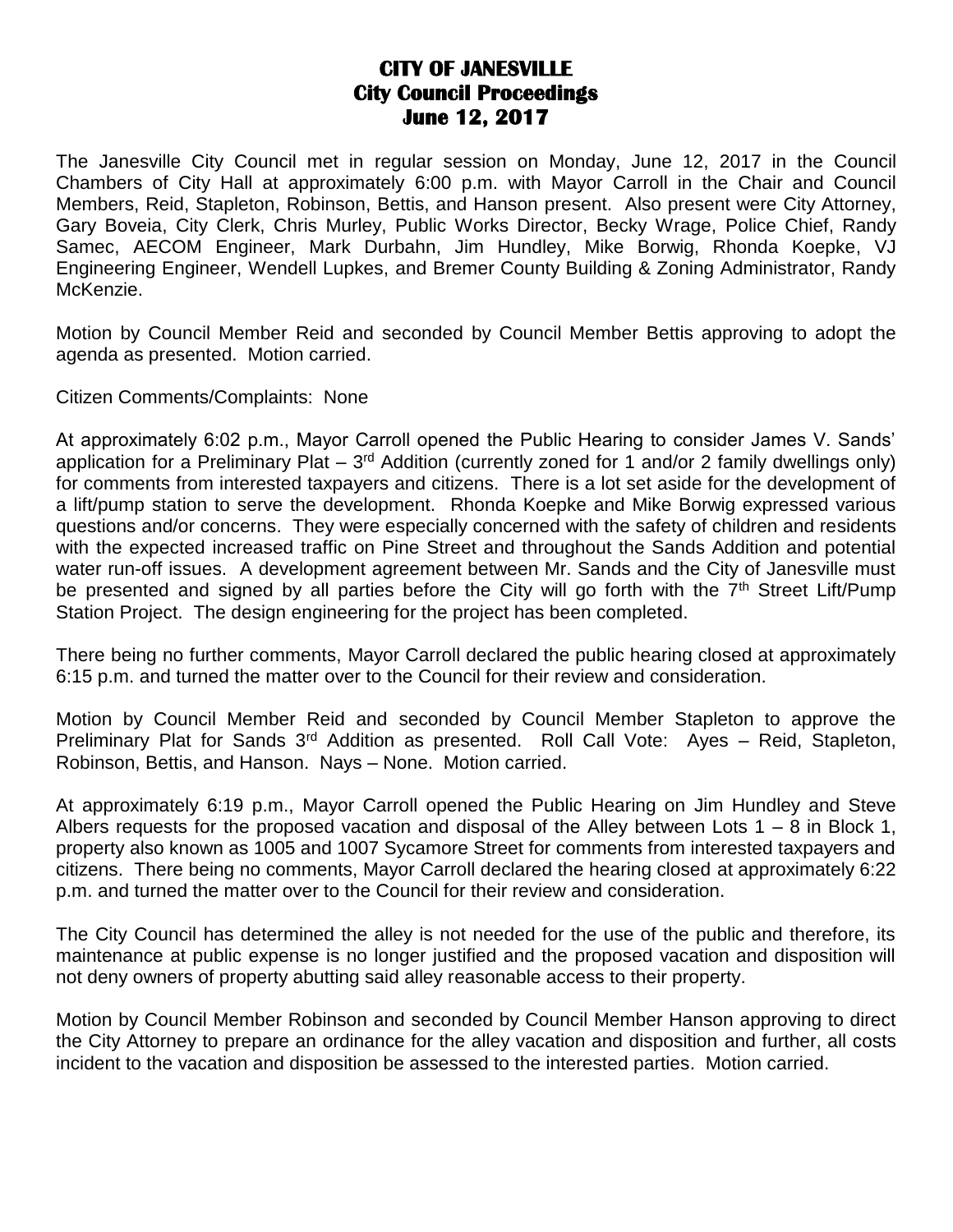The following bills were presented:

| 38121         | <b>Bobby Hart Design</b>              | T-Shirts - 100 Year Anniversary         | 2,488.00 |
|---------------|---------------------------------------|-----------------------------------------|----------|
| 38122         | <b>Fire Service Training</b>          | <b>Truck Payment</b>                    | 3,750.00 |
| 38123         | <b>AECOM</b>                          | <b>Engineering Fees</b>                 | 2,365.69 |
| 38124         | Barry Smith G&E                       | Mason Sand for VB Courts-FEMA           | 850.00   |
| 38125         | <b>Black Hawk Waste Disposal</b>      | Landfill Fees - City Wide               | 39.15    |
| 38126         | <b>Central Iowa Water Association</b> | <b>Bulk Water Usage</b>                 | 7,311.15 |
| 38127         | Chandler's Janesville Locker          | <b>Hotdogs for Concessions</b>          | 35.00    |
| 38128         | <b>IAMU</b>                           | <b>Webinar Registration Fees</b>        | 95.00    |
| 38129         | <b>Iowa DNR</b>                       | <b>WW &amp; Water Operator Cert Fee</b> | 120.00   |
| 38130         | Janesville Lumber                     | Signs                                   | 428.70   |
| 38131         | Janesville Postmaster                 | <b>Annual Box Service Fee</b>           | 56.00    |
| 38132         | Jason Hoerman                         | Reimburse. for Concession Supplies      | 185.51   |
| 38133         | John Deere Financial                  | <b>Brown Mulch</b>                      | 8.97     |
| 38134         | <b>Keystone Laboratories</b>          | Water & WW Samples                      | 454.50   |
| 38135         | Kwik Trip, Inc.                       | Hotdog Buns and Ice for Concessions     | 132.74   |
| 38136         | Marco, Inc.                           | Copies per Lease                        | 240.81   |
| 38137         | <b>Mid American Energy</b>            | <b>Monthly Utility Bill</b>             | 2,036.42 |
| 38138         | Nagle Signs, Inc.                     | <b>ATV/Golf Cart Decals</b>             | 63.67    |
| 38139         | <b>NIACC</b>                          | 30-Hour Basic Water Training            | 625.00   |
| 38140         | Palmer's Family Fun                   | Batting Cage Tokens - LL                | 500.00   |
| 38141         | Rack'Em Up Promotions                 | LL Shirts & Caps                        | 2,420.00 |
| 38142         | <b>Rite Price Office Supply</b>       | Batteries, Rubber Bands, Clipboards     | 83.44    |
| 38143         | <b>Scheels</b>                        | Shinguards                              | 114.94   |
| 38144         | Unity Point-Allen Occ Health          | Immunization/Hep B                      | 82.00    |
| 38145         | Wal-Mart                              | Misc. Sum Rec Craft Supplies            | 186.43   |
| 38146         | <b>Waverly Newspapers</b>             | <b>Publication Fees</b>                 | 75.05    |
| 38147         | Waverly Tire Co.                      | Lawnmower Tire Repair                   | 14.00    |
| 38148         | Janesville Post Office                | <b>Utility Billing Postage</b>          | 136.29   |
| 38149         | Christine A. Murley                   | Payroll                                 | 1,393.80 |
| 38150         | <b>Randy Samec</b>                    | Payroll                                 | 1,272.21 |
| 38151         | <b>Beth Ann Miller</b>                | Payroll                                 | 88.65    |
| 38152         | Christa Kurtz                         | Payroll                                 | 657.72   |
| 38153         | Rebecca Wrage                         | Payroll                                 | 1,170.53 |
| 38154         | Karen Henriksen                       | Payroll                                 | 65.18    |
| 38155         | Jason Hildebrand                      | Payroll                                 | 152.78   |
| 38156         | <b>Eric VerSteegt</b>                 | Payroll                                 | 185.26   |
| 38157         | <b>Molly Bolt</b>                     | Payroll                                 | 107.34   |
| 38158         | Morgan Stanhope                       | Payroll                                 | 137.14   |
| 38159         | <b>Dustin Mooty</b>                   | Payroll                                 | 1,253.53 |
| 38160         | Lisa Gansen                           | Payroll                                 | 648.72   |
| 38161         | Jason Hoerman                         | Payroll                                 | 988.95   |
| 38162         | Payton Thompson                       | Payroll                                 | 115.50   |
| 38163         | Andrea Hesse                          | Payroll                                 | 60.25    |
| 3196363 EFTPS |                                       | <b>Payroll Taxes</b>                    | 2,915.01 |
|               |                                       |                                         |          |

(Disbursements: General-\$8,273.68, Road Use-\$1,432.96, Special Events-\$.00, Summer Rec Program-\$3,961.31, First Responders-\$.00, Volunteer Fire Dept.–\$6,238.00, Special Library- \$1,110.67, Park Expansion & Improvements-\$.00, Water & Sewer Improvements - \$2,365.69, Street/Bridge Maintenance & Improvement - \$.00, Barrick Road Bi/Ped Bridge Project-.00, Water- \$9,521.41, Sewer-\$2,371.71, Refuse-\$835.60, and Utility Deposits - \$.00 = \$36,111.03.)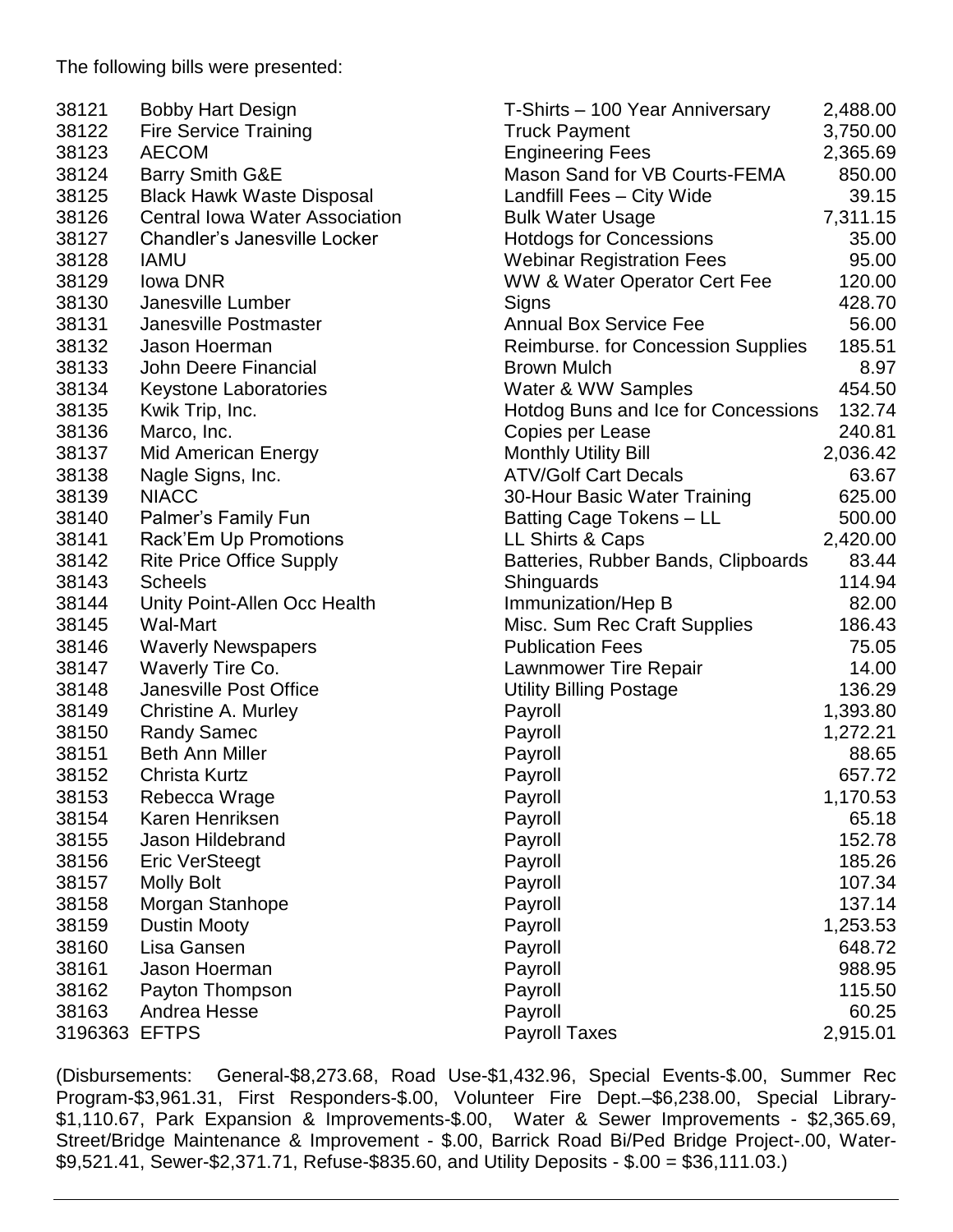RESOLUTION #1574 - A RESOLUTION ALLOWING ADDITIONAL CLAIMS FOR THE MONTH OF JUNE 2017. BE IT RESOLVED BY THE CITY COUNCIL OF THE CITY OF JANESVILLE, IOWA that the foregoing claims be allowed as presented and warrants for the same be issued to the City Treasurer. BE IT FURTHER RESOLVED that the City Clerk is hereby authorized, empowered, and directed to draw and issue warrants on the respective funds and accounts. Resolved by Council Member Stapleton and seconded by Council Member Robinson to approve the bills as presented. Roll Call Vote: Ayes – Reid, Stapleton, Robinson, Bettis and Hanson. Nays – None. Resolution approved and adopted this 12th day of June 2017.

ATTEST: MAYOR: WEIGHT

Motion by Council Member Bettis and seconded by Council Member Hanson approving the following Consent Agenda items: May 1, 2017 City Council Proceedings and May 31, 2017 Special Council Proceedings, May 31, 2017 Budget & Treasurer Reports, Heath Humpal's resignation from the Janesville Board of Adjustments, Jack & Arnie's Steakhouse's Class C Liquor License, Outdoor Service, and Sunday Sales, and Kwik Trip, Inc. (dba Kwik Trip #712) FY 2017/18 Cigarette/Tobacco/Nicotine/Vapor Permit. Motion carried.

The City is looking for two individuals, one to serve on the Black Hawk E911 Board for the remainder of a one-year term, expiring 12/31/17, and another to serve on the Janesville Board of Adjustments for the remainder of a 4-year term, expiring 12/31/17.

Public Works Director Wrage and Police Chief Samec presented their monthly reports to the Council.

Motion by Council Member Robinson and seconded by Council Member Reid approving to pay \$625 to North Iowa Area Community College (NIACC) for Public Works Assistant, Jason Hoerman, to attend the "Iowa DNR 30-Hour Basic Water Treatment" Class on 7/18/17, 7/19/17, 7/25/17, and 7/26/17 at NIACC in Mason City and further approve Jason's overnight use of the city vehicle to attend class and adjust his time from City Hall on the day of classes. Motion carried.

Motion by Council Member Hanson and seconded by Council Member Stapleton to approve the Janesville Tap's Application for an Outdoor Beer Garden for Janesville Days 2017 (June 23 - 25).

Mark Durbahn, AECOM Engineer, gave a brief status update on the Barrick Road Water Improvement Project. He mentioned there might be a few changes to the plan and materials to be used on the project due to the possible extension of boring vs. open trench and availability of the materials per bid specifications.

Mr. Durbahn reported that AECOM and Maggie Burger, with Speer Financial, Inc. are working on financing through the USDA for the 7<sup>th</sup> Street Pump/Lift Station Project. An "agreement of intent" with Jim Sands, Developer, and the transfer of land for the pump/lift station must be completed and filed prior to proceeding with the project.

Based on the recommendations presented by Maggie Burger at the May 31, 2017 meeting and further presented by City Clerk Murley, a motion was made by Council Member Robinson and seconded by Council Member Reid directing the City Attorney, Gary Boveia, to draft an ordinance for the following water and sewer rate increases: water - \$10.00 monthly Debt Service/Infrastructure Improvement Fee plus 45% increase on monthly minimum and per 1,000 gallon charge and sewer – 3% rate increase on monthly minimum and per 1,000 gallon charge. Motion carried.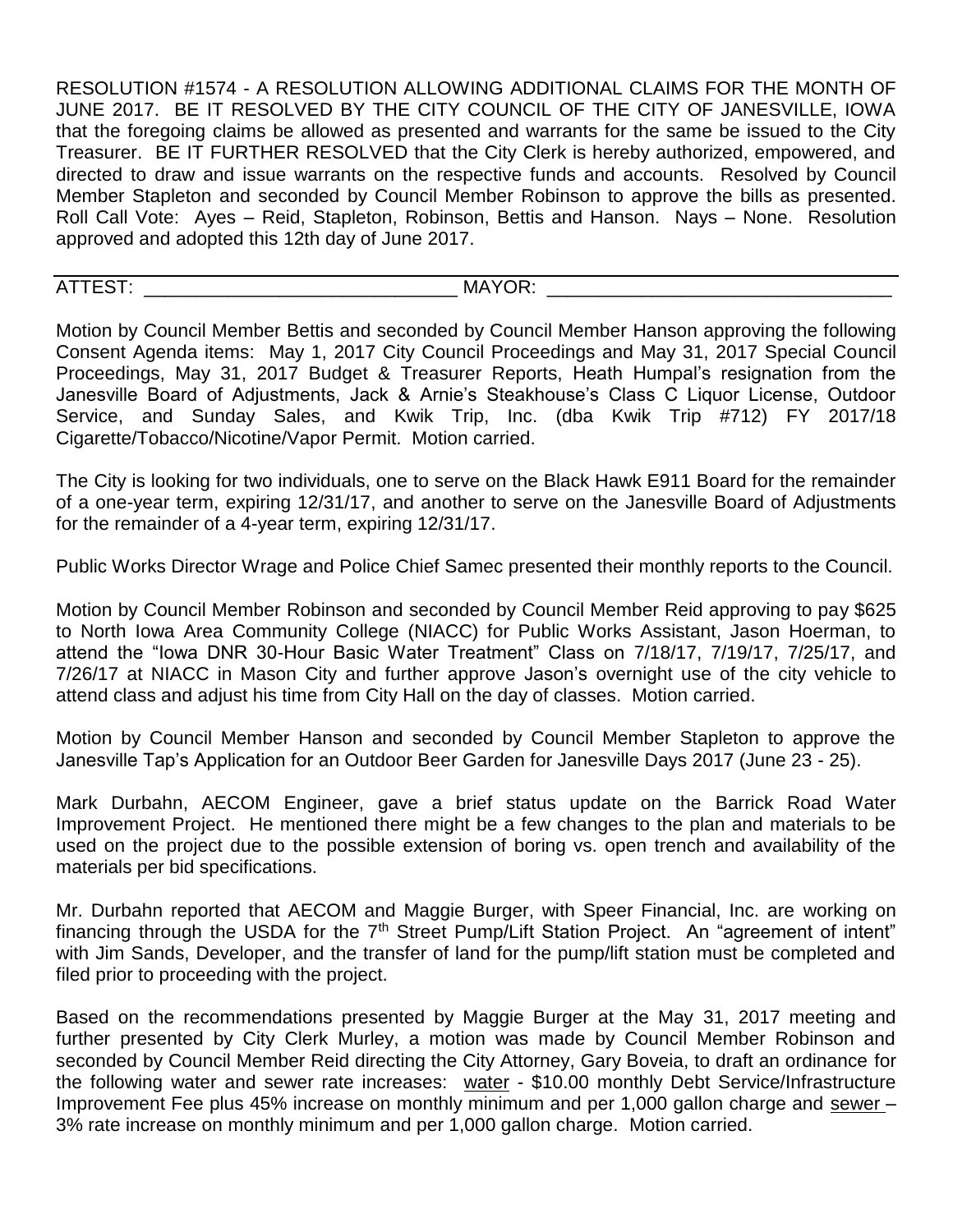The City Clerk was asked to contact Maggie Burger to see if a portion of TIF LMI Set-Aside funds can be used for financial assistance to our elderly low-income residents to offset the city's utility rate increases on their monthly bills.

Motion by Council Member Reid and seconded by Council Member Bettis to set a public hearing at 6:00 p.m. on Monday, July 10, 2017 for purposes of reviewing and considering Hardwood Estates' Preliminary Plat. Motion carried.

City Attorney Boveia stated that the city's Bonding Attorney, Jason Comisky, is close to completing the proposed Janesville Urban Renewal and Hardwood Estates Urban Renewal Plan documents. The Council took no action.

Motion by Council Member Reid and seconded by Council Member Stapleton to approve, as presented, Jeff Highberger's Application for Driveway Permit for proposed improvements within the city right-of-way at 204 Elm Street. Motion carried.

Jim Holz, with MSA Professional Services, gave a brief presentation regarding the various services his company can provide to municipalities.

Motion by Council Member Reid and seconded by Council Member Bettis to approve ORDINANCE #322 – AN ORDINANCE AMENDING SECTION 17.04 OF CHAPTER 176 REGARDING REGULAR COUNCIL MEETINGS FOR THE CITY OF JANESVILLE, BREMER COUNTY, IOWA on its first reading. Roll Call Vote: Ayes – Reid, Stapleton, Robinson, Bettis, and Hanson. Nays – None. Motion carried.

Resolved by Council Member Stapleton and seconded by Council Member Robinson to approve RESOLUTION #1575 – A RESOLUTION APPROVING ADDITIONAL CLAIMS FOR JUNE 2017, WITHIN FISCAL YEAR 2016/17 BUDGET LIMITATIONS SO AS NOT TO EXCEED THE FUNDED ACCOUNTS. THE REMAINING CLAIMS FOR JUNE 2017 SHALL BE PAID IMMEDIATELY AFTER JULY 1, 2017. Roll Call Vote: Ayes – Reid, Stapleton, Robinson, Bettis, and Hanson. Nays – None.

ATTEST: THE RESOLUTION OF THE RESOLUTION OF THE RESOLUTION OF THE RESOLUTION OF THE RESOLUTION OF THE RESOLUTION OF THE RESOLUTION OF THE RESOLUTION OF THE RESOLUTION OF THE RESOLUTION OF THE RESOLUTION OF THE RESOLUTION O

Resolved by Council Member Reid and seconded by Council Member Stapleton to approve RESOLUTION #1576 – A RESOLUTION APPROVING THE TRANSFER OF FUNDS OF THE SPECIAL REVENUE 6/30/17 FUND BALANCE (MAXIMUM \$64,363) TO THE GENERAL FUND (MAXIMUM \$46,211) AND TO THE ROAD USE FUND (MAXIMUM \$18,152) AND \$1,151 (TORT LIABILITY) FROM THE GENERAL FUND TO THE ROAD USE FUND. Roll Call Vote: Ayes – Reid, Stapleton, Robinson, Bettis, and Hanson. Nays – None.

ATTEST: THE RESOLUTION OF A LOCAL CONTROLLER MAYOR: A LOCAL CONTROLLER STATES OF A LOCAL CONTROLLER STATES OF A LOCAL CONTROLLER STATES OF A LOCAL CONTROLLER STATES OF A LOCAL CONTROLLER STATES OF A LOCAL CONTROLLER STATES

Resolved by Council Member Hanson and seconded by Council Member Reid to approve RESOLUTION #1577 – A RESOLUTION APPROVING THE TRANSFER OF FUNDS TO CLOSE OUT SPECIAL PROJECT FUND BALANCES: \$88,544.69 FROM PARKS EXPANSION & IMPROVEMENT FUND TO BARRICK ROAD BICYCLE/PEDESTRIAN BRIDGE PROJECT FUND AND \$15,830.27 FROM WASTEWATER TREATMENT PLANT PROJECT FUND TO THE SEWER FUND. Roll Call Vote: Ayes – Reid, Stapleton, Robinson, Bettis, and Hanson. Nays – None.

ATTEST: \_\_\_\_\_\_\_\_\_\_\_\_\_\_\_\_\_\_\_\_\_\_\_\_\_\_\_\_\_\_\_\_\_\_ MAYOR: \_\_\_\_\_\_\_\_\_\_\_\_\_\_\_\_\_\_\_\_\_\_\_\_\_\_\_\_